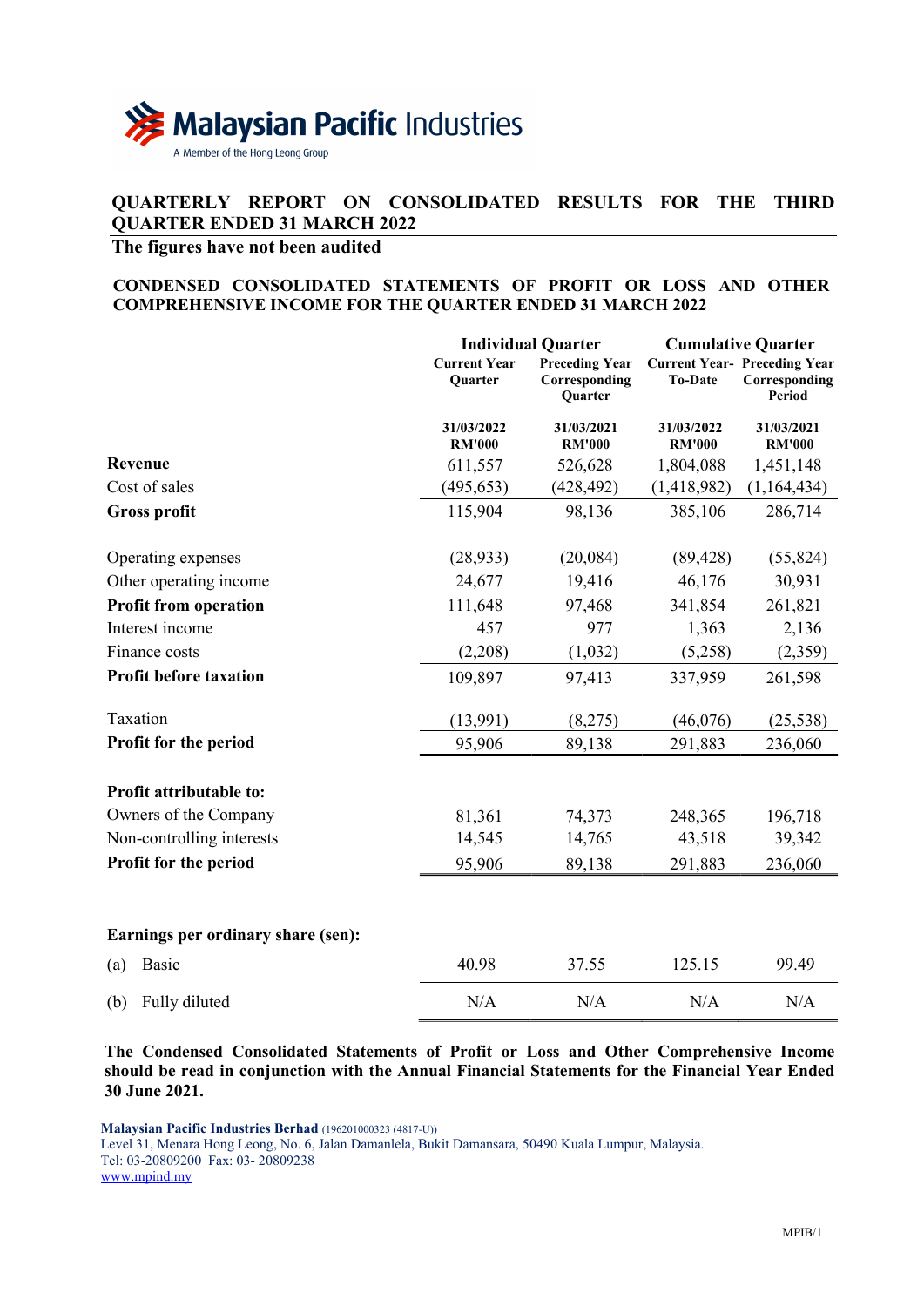# The figures have not been audited

#### CONDENSED CONSOLIDATED STATEMENTS OF PROFIT OR LOSS AND OTHER COMPREHENSIVE INCOME FOR THE QUARTER ENDED 31 MARCH 2022 (cont'd)

|                             |                                 | <b>Cumulative Quarter</b>   |                                                                |  |
|-----------------------------|---------------------------------|-----------------------------|----------------------------------------------------------------|--|
| <b>Ouarter</b>              | Corresponding<br><b>Ouarter</b> | <b>To-Date</b>              | <b>Current Year- Preceding Year</b><br>Corresponding<br>Period |  |
| 31/03/2022<br><b>RM'000</b> | 31/03/2021<br><b>RM'000</b>     | 31/03/2022<br><b>RM'000</b> | 31/03/2021<br><b>RM'000</b>                                    |  |
| 95,906                      | 89,138                          | 291,883                     | 236,060                                                        |  |
| 10,133                      | 19,884                          | 22,135                      | 16,359                                                         |  |
| (198)                       | (2,495)                         | 1,018                       | 378                                                            |  |
| 105,841                     | 106,527                         | 315,036                     | 252,797                                                        |  |
|                             |                                 |                             |                                                                |  |
| 91,279                      | 92,180                          | 271,204                     | 213,458                                                        |  |
| 14,562                      | 14,347                          | 43,832                      | 39,339                                                         |  |
| 105,841                     | 106,527                         | 315,036                     | 252,797                                                        |  |
|                             |                                 | <b>Individual Quarter</b>   | <b>Current Year Preceding Year</b>                             |  |

The Condensed Consolidated Statements of Profit or Loss and Other Comprehensive Income should be read in conjunction with the Annual Financial Statements for the Financial Year Ended 30 June 2021.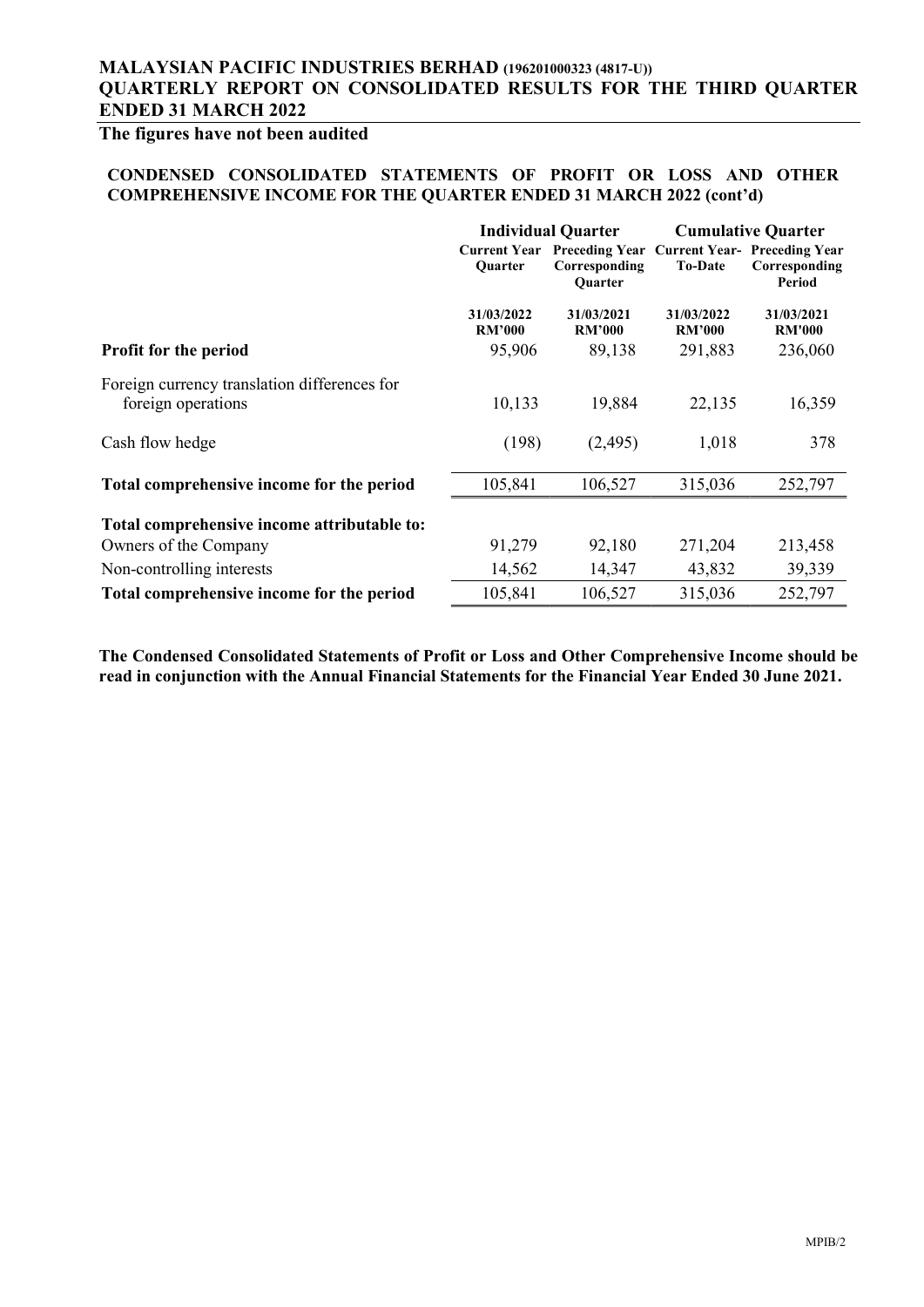# The figures have not been audited

### CONDENSED CONSOLIDATED STATEMENTS OF FINANCIAL POSITION AS AT 31 **MARCH 2022**

|                                                                    | As At End of<br><b>Current Quarter</b> | As At End of<br>Preceding<br><b>Financial Year</b> |
|--------------------------------------------------------------------|----------------------------------------|----------------------------------------------------|
|                                                                    | 31/03/2022<br><b>RM'000</b>            | 30/06/2021<br><b>RM'000</b>                        |
| Property, plant and equipment                                      | 1,504,577                              | 1,051,200                                          |
| Right-of-use assets                                                | 35,742                                 | 38,844                                             |
| Investment properties                                              | 28,119                                 | 28,790                                             |
| Investments                                                        | 46                                     | 46                                                 |
| <b>Total non-current assets</b>                                    | 1,568,484                              | 1,118,880                                          |
| Inventories                                                        | 196,257                                | 170,226                                            |
| Trade and other receivables, including derivatives                 | 363,037                                | 285,509                                            |
| Tax recoverable                                                    | 1,113                                  | 3,815                                              |
| Cash and cash equivalents                                          | 1,045,024                              | 985,988                                            |
| <b>Total current assets</b>                                        | 1,605,431                              | 1,445,538                                          |
| <b>TOTAL ASSETS</b>                                                | 3,173,915                              | 2,564,418                                          |
| <b>Equity attributable to owners of the Company</b>                |                                        |                                                    |
| Share capital                                                      | 352,373                                | 352,373                                            |
| Reserves                                                           | 1,781,920                              | 1,509,133                                          |
| Treasury shares                                                    | (163, 816)                             | (163, 816)                                         |
|                                                                    | 1,970,477                              | 1,697,690                                          |
| <b>Non-controlling interests</b>                                   | 323,075                                | 287,045                                            |
| <b>TOTAL EQUITY</b>                                                | 2,293,552                              | 1,984,735                                          |
| Borrowings (unsecured)                                             | 196,248                                | 12,856                                             |
| Lease liabilities                                                  | 22,591                                 | 23,721                                             |
| Deferred tax liabilities                                           | 3,111                                  | 898                                                |
| <b>Total non-current liabilities</b>                               | 221,950                                | 37,475                                             |
| Trade and other payables, including derivatives                    | 625,247                                | 444,320                                            |
| Borrowings (unsecured)                                             |                                        | 70,708                                             |
| Lease liabilities                                                  | 1,515                                  | 1,588                                              |
| Current tax liabilities                                            | 31,651                                 | 25,592                                             |
| <b>Total current liabilities</b>                                   | 658,413                                | 542,208                                            |
| <b>TOTAL LIABILITIES</b>                                           | 880,363                                | 579,683                                            |
| <b>TOTAL EQUITY AND LIABILITIES</b>                                | 3,173,915                              | 2,564,418                                          |
| Net assets per share attributable to owners of<br>the Company (RM) | 9.91                                   | 8.56                                               |

The Condensed Consolidated Statement of Financial Position should be read in conjunction with the Annual Financial Statements for the Financial Year Ended 30 June 2021.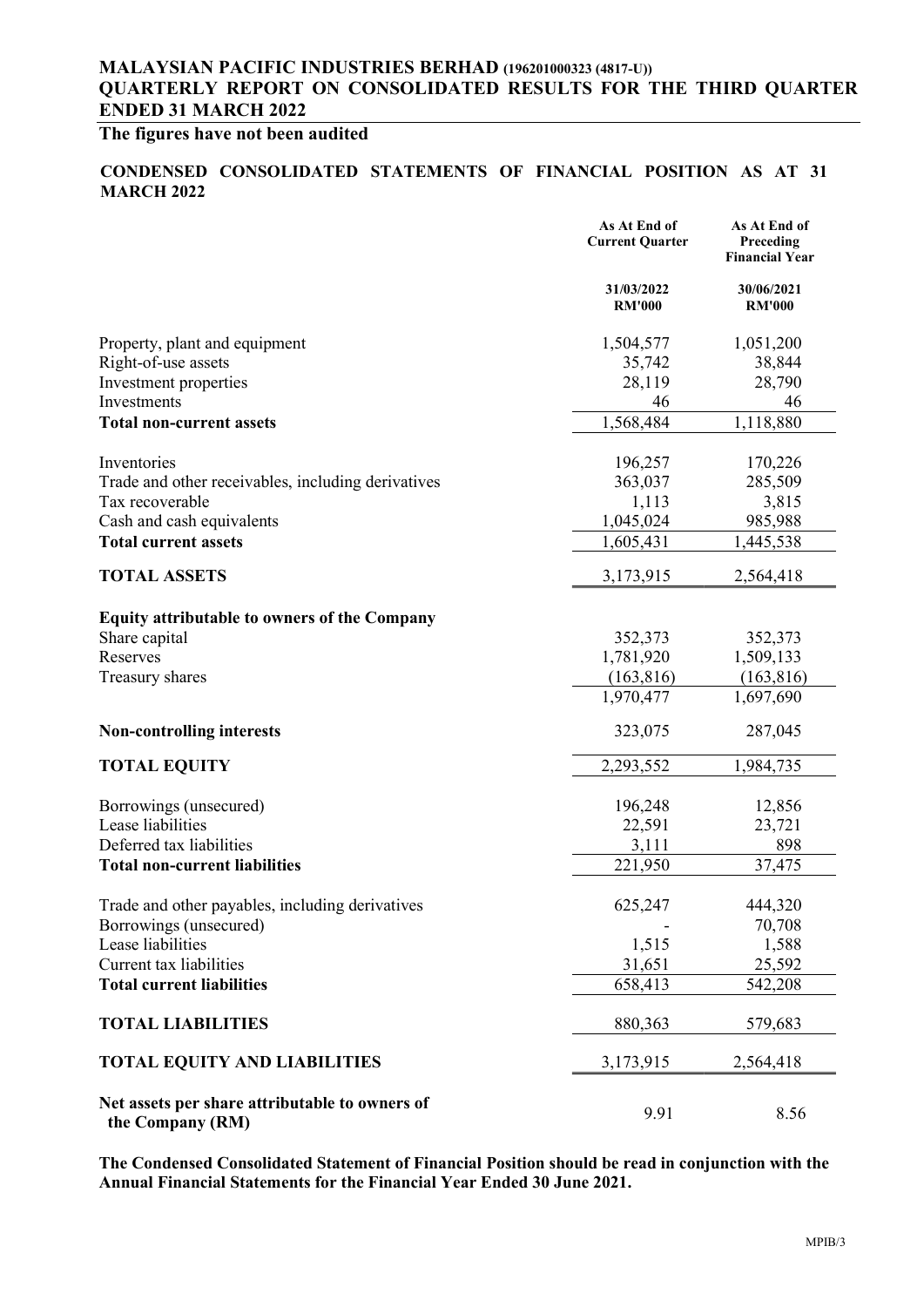# The figures have not been audited

## CONDENSED CONSOLIDATED STATEMENTS OF CHANGES IN EQUITY FOR THE PERIOD ENDED 31 MARCH 2022

| <b>Attributable to owners of the Company</b>                                          |                         |                   |                    |                                           |                                  |                                             |                           |                          |               |                                  |                        |
|---------------------------------------------------------------------------------------|-------------------------|-------------------|--------------------|-------------------------------------------|----------------------------------|---------------------------------------------|---------------------------|--------------------------|---------------|----------------------------------|------------------------|
|                                                                                       |                         | Non-distributable |                    |                                           |                                  |                                             | <b>Distributable</b>      |                          |               |                                  |                        |
|                                                                                       | <b>Share</b><br>capital | Other<br>reserve  | Hedging<br>reserve | <b>Exchange</b><br>fluctuation<br>reserve | <b>Reserve for</b><br>own shares | <b>Executive</b><br>share scheme<br>reserve | <b>Treasury</b><br>shares | Retained<br>earnings     | <b>Total</b>  | Non-<br>controlling<br>interests | <b>Total</b><br>equity |
|                                                                                       | <b>RM'000</b>           | <b>RM'000</b>     | <b>RM'000</b>      | <b>RM'000</b>                             | <b>RM'000</b>                    | <b>RM'000</b>                               | <b>RM'000</b>             | <b>RM'000</b>            | <b>RM'000</b> | <b>RM'000</b>                    | <b>RM'000</b>          |
| Current year-to-date<br>ended 31 March 2022                                           |                         |                   |                    |                                           |                                  |                                             |                           |                          |               |                                  |                        |
| At 1 July 2021                                                                        | 352,373                 | 50,496            | (169)              | 108,412                                   | (2,839)                          | 2,734                                       | (163, 816)                | 1,350,499                | 1,697,690     | 287,045                          | 1,984,735              |
| Profit for the period<br>Other comprehensive<br>income/(expense)<br>-foreign currency |                         |                   |                    |                                           |                                  |                                             |                           | 248,365                  | 248,365       | 43,518                           | 291,883                |
| translation differences<br>-cash flow hedge                                           |                         |                   | 704                | 22,135                                    |                                  |                                             |                           |                          | 22,135<br>704 | 314                              | 22,135<br>1,018        |
| <b>Total comprehensive</b><br>income/(expense) for<br>the period                      |                         |                   | 704                | 22,135                                    |                                  |                                             | $\overline{\phantom{a}}$  | 248,365                  | 271,204       | 43,832                           | 315,036                |
| Dividend                                                                              |                         |                   |                    | $\blacksquare$                            |                                  |                                             |                           | (19, 840)                | (19, 840)     | (15,072)                         | (34, 912)              |
| Share-based payment                                                                   |                         |                   |                    |                                           |                                  | 22,160                                      |                           | $\overline{\phantom{a}}$ | 22,160        | 7,270                            | 29,430                 |
| ESS shares exercised<br>Purchase of trust shares                                      |                         |                   |                    | $\blacksquare$                            | 3,385<br>(737)                   | (3,292)                                     |                           | (93)                     | (737)         |                                  | $\sim$<br>(737)        |
| <b>Total transactions with</b>                                                        |                         |                   |                    |                                           |                                  |                                             |                           |                          |               |                                  |                        |
| owners of the Company                                                                 |                         |                   |                    |                                           | 2,648                            | 18,868                                      |                           | (19, 933)                | 1,583         | (7,802)                          | (6,219)                |
| At 31 March 2022                                                                      | 352,373                 | 50,496            | 535                | 130,547                                   | (191)                            | 21,602                                      | (163, 816)                | 1,578,931                | 1,970,477     | 323,075                          | 2,293,552              |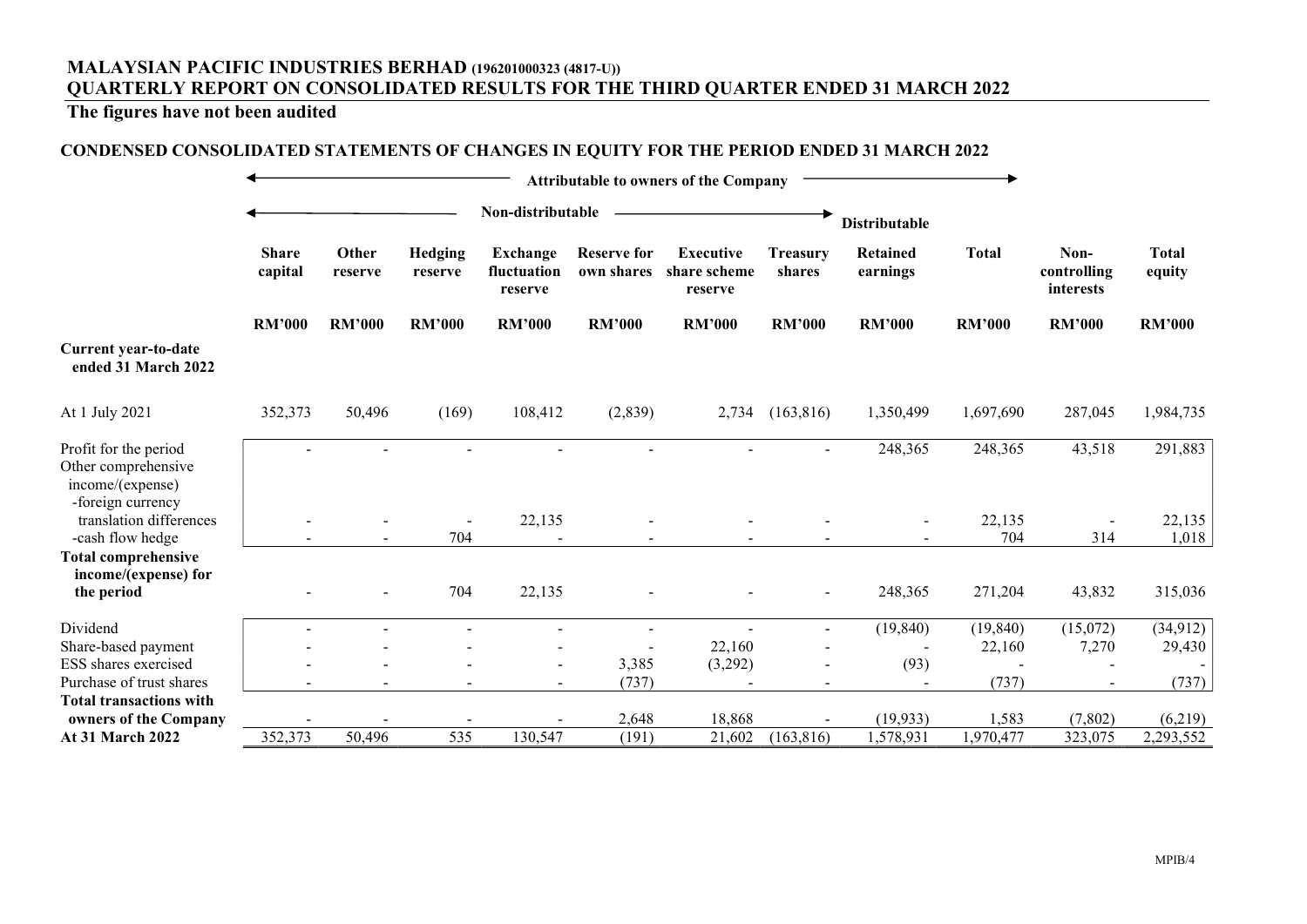## The figures have not been audited

### CONDENSED CONSOLIDATED STATEMENTS OF CHANGES IN EQUITY FOR THE PERIOD ENDED 31 MARCH 2022 (cont'd)

|                                                                                       |                         | <b>Attributable to owners of the Company</b> |                    |                                           |                                  |                                             |                           |                             |               |                                  |                        |
|---------------------------------------------------------------------------------------|-------------------------|----------------------------------------------|--------------------|-------------------------------------------|----------------------------------|---------------------------------------------|---------------------------|-----------------------------|---------------|----------------------------------|------------------------|
|                                                                                       |                         | Non-distributable                            |                    |                                           |                                  | Distributable                               |                           |                             |               |                                  |                        |
|                                                                                       | <b>Share</b><br>capital | Other<br>reserve                             | Hedging<br>reserve | <b>Exchange</b><br>fluctuation<br>reserve | <b>Reserve for</b><br>own shares | <b>Executive</b><br>share scheme<br>reserve | <b>Treasury</b><br>shares | <b>Retained</b><br>earnings | <b>Total</b>  | Non-<br>controlling<br>interests | <b>Total</b><br>equity |
|                                                                                       | <b>RM'000</b>           | <b>RM'000</b>                                | <b>RM'000</b>      | <b>RM'000</b>                             | <b>RM'000</b>                    | <b>RM'000</b>                               | <b>RM'000</b>             | <b>RM'000</b>               | <b>RM'000</b> | <b>RM'000</b>                    | <b>RM'000</b>          |
| Preceding year<br>corresponding period<br>ended 31 March 2021                         |                         |                                              |                    |                                           |                                  |                                             |                           |                             |               |                                  |                        |
| At 1 July 2020                                                                        | 352,373                 | 38,346                                       | (473)              | 82,785                                    | (49, 598)                        | 4,325                                       | (163, 816)                | 1,116,965                   | 1,380,907     | 238,233                          | 1,619,140              |
| Profit for the period<br>Other comprehensive<br>income/(expense)<br>-foreign currency |                         |                                              |                    |                                           |                                  |                                             |                           | 196,718                     | 196,718       | 39,342                           | 236,060                |
| translation differences                                                               |                         |                                              |                    | 16,359                                    |                                  |                                             |                           |                             | 16,359        |                                  | 16,359                 |
| -cash flow hedge                                                                      |                         |                                              | 381                |                                           |                                  |                                             |                           |                             | 381           | (3)                              | 378                    |
| <b>Total comprehensive</b><br>income/(expense)                                        |                         |                                              |                    |                                           |                                  |                                             |                           |                             |               |                                  |                        |
| for the period                                                                        |                         |                                              | 381                | 16,359                                    |                                  |                                             |                           | 196,718                     | 213,458       | 39,339                           | 252,797                |
| Dividend                                                                              |                         |                                              |                    |                                           |                                  |                                             | $\overline{\phantom{a}}$  | (19,789)                    | (19,789)      | (9,300)                          | (29,089)               |
| Share-based payment                                                                   |                         |                                              |                    |                                           |                                  | 1,519                                       |                           |                             | 1,519         | 570                              | 2,089                  |
| ESS shares exercised                                                                  |                         |                                              |                    | $\overline{\phantom{a}}$                  | 2,901                            | (4,087)                                     |                           | 1,186                       |               |                                  |                        |
| Disposal of trust shares                                                              |                         |                                              |                    | $\sim$                                    | 43,858                           |                                             |                           | 32,148                      | 76,006        | 12,718                           | 88,724                 |
| <b>Total transactions with</b>                                                        |                         |                                              |                    |                                           |                                  |                                             |                           |                             |               |                                  |                        |
| owners of the Company                                                                 |                         |                                              |                    |                                           | 46,759                           | (2, 568)                                    |                           | 13,545                      | 57,736        | 3,988                            | 61,724                 |
| <b>At 31 March 2021</b>                                                               | 352,373                 | 38,346                                       | (92)               | 99,144                                    | (2, 839)                         | 1,757                                       | (163, 816)                | 1,327,228                   | 1,652,101     | 281,560                          | 1,933,661              |

Dividends received by the trust set up for the Executive Share Scheme ("ESS") ("ESS Trust") amounted to RM50,000 (FY21: RM101,000) are eliminated against the dividend expense of the Company following the consolidation of ESS Trust.

The Condensed Consolidated Statements of Changes in Equity should be read in conjunction with the Annual Financial Statements for the Financial Year Ended 30 June 2021.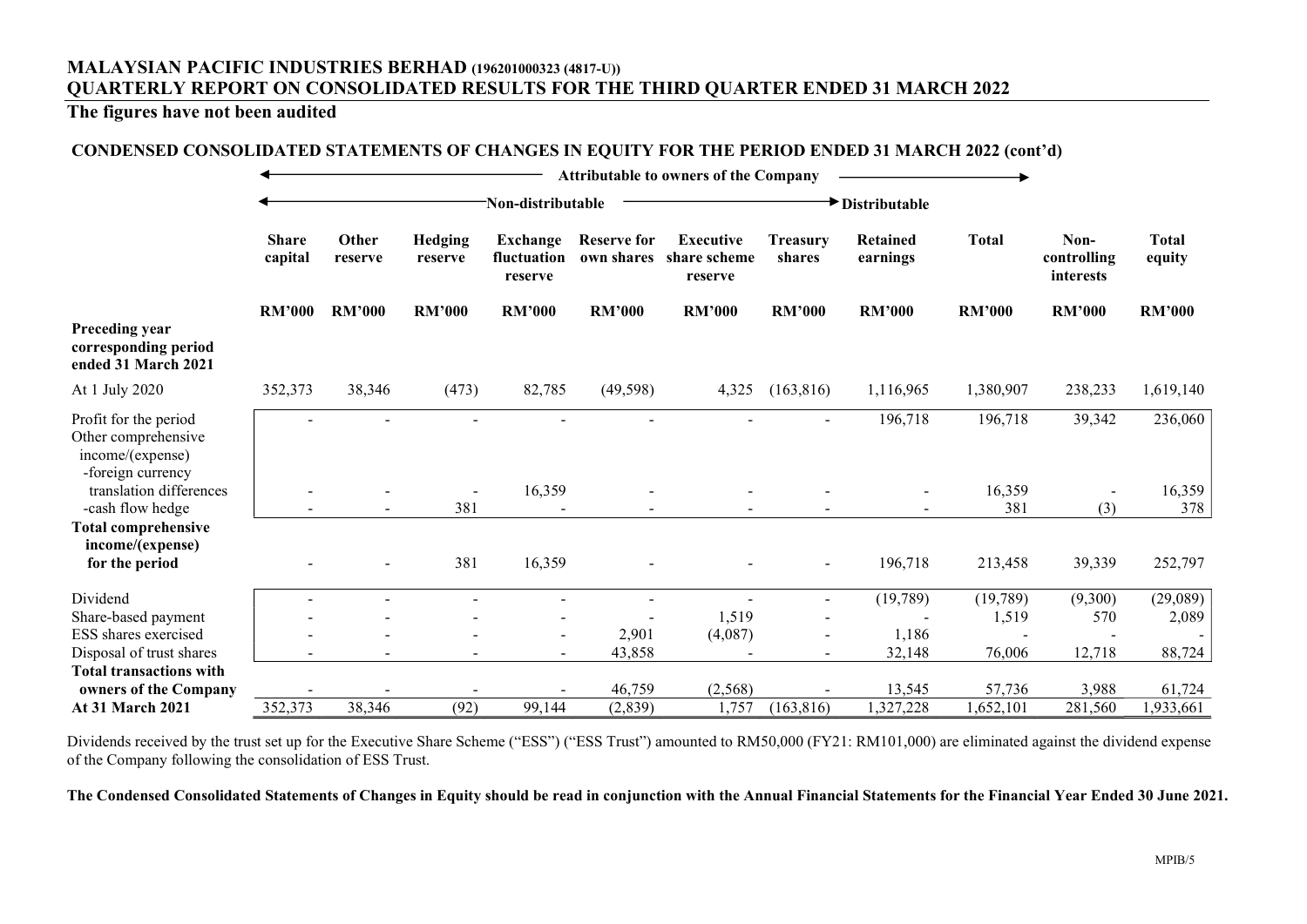# The figures have not been audited

#### CONDENSED CONSOLIDATED STATEMENTS OF CASH FLOWS FOR THE PERIOD ENDED 31 MARCH 2022

|                                                               | <b>Current Year-</b><br><b>To-Date</b> | <b>Preceding Year</b><br>Corresponding<br>Period |
|---------------------------------------------------------------|----------------------------------------|--------------------------------------------------|
|                                                               | 31/03/2022<br><b>RM'000</b>            | 31/03/2021<br><b>RM'000</b>                      |
| <b>CASH FLOWS FROM OPERATING ACTIVITIES</b>                   |                                        |                                                  |
| Profit before taxation                                        | 337,959                                | 261,598                                          |
| Adjustments for:-                                             |                                        |                                                  |
| Depreciation and amortisation                                 | 211,483                                | 140,501                                          |
| Dividend income                                               | (5,823)                                | (7,806)                                          |
| Non-cash items                                                | 27,689                                 | 10,587                                           |
| Net financing cost                                            | 3,895                                  | 224                                              |
| Operating profit before changes in working capital            | 575,203                                | 405,104                                          |
| Changes in working capital                                    |                                        |                                                  |
| Net change in current assets                                  | (105, 307)                             | (99,018)                                         |
| Net change in current liabilities                             | 181,695                                | 120,353                                          |
| Taxation paid                                                 | (35,669)                               | (17, 825)                                        |
| Net financing cost paid<br>Dividend received                  | (3,895)                                | (224)                                            |
| Net cash generated from operating activities                  | 5,823<br>617,850                       | 7,806<br>416,196                                 |
|                                                               |                                        |                                                  |
| <b>CASH FLOW FROM INVESTING ACTIVITIES</b>                    |                                        |                                                  |
| Purchase of property, plant and equipment                     | (635,718)                              | (368, 402)                                       |
| Proceeds from disposal of property, plant and equipment       | 2,569                                  | 238                                              |
| Net cash used in investing activities                         | (633, 149)                             | (368, 164)                                       |
| <b>CASH FLOWS FROM FINANCING ACTIVITIES</b>                   |                                        |                                                  |
| Dividend paid to owner of the company                         | (19, 840)                              | (19,789)                                         |
| Dividend paid to non-controlling shareholders of a subsidiary | (15,072)                               | (9,300)                                          |
| Drawdown from borrowings                                      | 182,090                                | 80,984                                           |
| Repayments of borrowings                                      | (74, 256)                              | (9,250)                                          |
| Disposal of trust shares                                      |                                        | 88,724                                           |
| Purchase of trust shares                                      | (737)                                  |                                                  |
| Payment of lease liabilities                                  | (1,350)                                | (1,522)                                          |
| Net cash generated from financing activities                  | 70,835                                 | 129,847                                          |
|                                                               |                                        |                                                  |
| NET CHANGE IN CASH AND CASH EQUIVALENTS                       | 55,536                                 | 177,879                                          |
| <b>CASH &amp; CASH EQUIVALENTS AT BEGINNING OF PERIOD</b>     | 985,988                                | 835,231                                          |
| EFFECT OF EXCHANGE RATE FLUCTUATION ON CASH HELD              | 3,500                                  | (3,114)                                          |
| <b>CASH &amp; CASH EQUIVALENTS AT END OF PERIOD</b>           | 1,045,024                              | 1,009,996                                        |

Cash and cash equivalents included in the consolidated statements of cash flows comprise the following consolidated statements of financial position amounts:

|                                  | 31/03/2022<br><b>RM'000</b> | 31/03/2021<br><b>RM'000</b> |
|----------------------------------|-----------------------------|-----------------------------|
| Deposits, cash and bank balances | 980,283                     | 705,240                     |
| Investment in Money Market Fund  | 64.741                      | 304,756                     |
|                                  | 1,045,024                   | 1,009,996                   |

The Condensed Consolidated Statements of Cash Flows should be read in conjunction with the Annual Financial Statements for the Financial Year Ended 30 June 2021.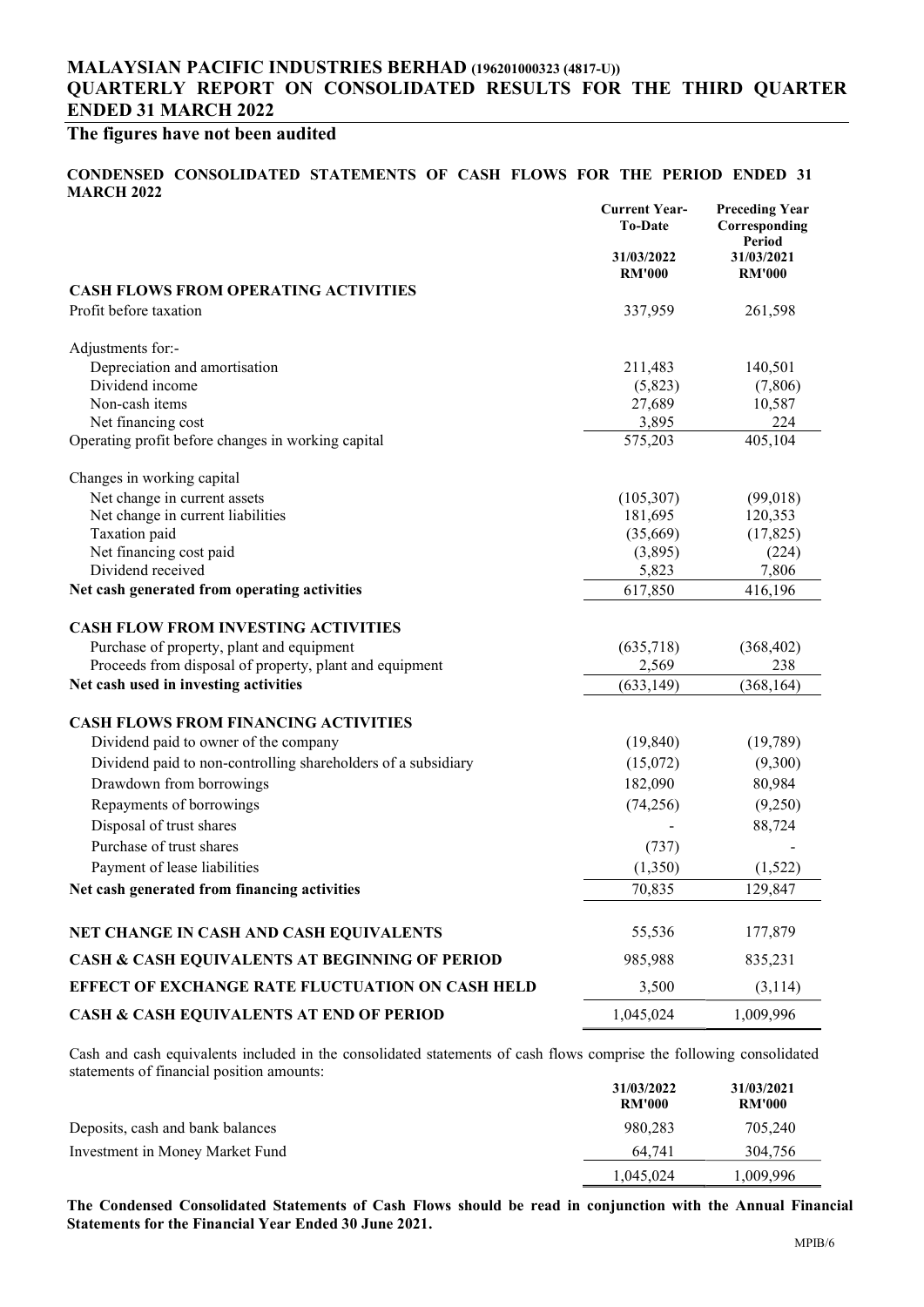## The figures have not been audited

#### 1. Basis of preparation

The interim financial report is unaudited and has been prepared in accordance with Malaysian Financial Reporting Standard ("MFRS") 134 "Interim Financial Reporting" and paragraph 9.22 of the Main Market Listing Requirements of Bursa Malaysia Securities Berhad and should be read in conjunction with the Group's audited financial statements for the financial year ended 30 June 2021. This interim financial report also complies with International Accounting Standard 34 "Interim Financial Reporting" issued by the International Accounting Standards Board.

The accounting policies and presentation adopted for this interim financial report are consistent with those adopted in the audited financial statements for the financial year ended 30 June 2021 except for the adoption of MFRSs, amendments and interpretations that are effective for annual periods beginning on or after 1 January 2021 and 1 April 2021 respectively which are applicable to the Group. The initial adoption of these applicable MFRSs, amendments and interpretations do not have any material impact on the financial statements of the Group.

#### 2. Qualification of audit report of the preceding annual financial statements

The audit report for the preceding annual financial statements was not qualified.

#### 3. Seasonality or cyclicality of interim operations

There has been no material seasonal or cyclical factor affecting the results of the quarter under review.

#### 4. Nature and amount of items affecting assets, liabilities, equity, net income, or cash flows that are unusual because of their nature, size, or incidence

There were no items affecting assets, liabilities, equity, net income, or cash flows that are unusual because of their nature, size, or incidence during the quarter under review and financial year-to-date.

### 5. Changes in estimates of amounts reported in prior interim periods of the current financial year or in prior financial years

There were no changes in estimates of amounts reported in the prior financial years.

#### 6. Issuances, cancellations, repurchases, resale and repayments of debt and equity securities

- (a) There were no additional shares bought back during the quarter under review and financial year-todate. The total number of shares bought back as at 31 March 2022 was 10,988,000 shares and the shares are being held as treasury shares in accordance with the requirement of Section 127 of the Companies Act 2016.
- (b) During the quarter under review, Executive Share Scheme ("ESS") Trust purchased 17,464 ordinary shares of MPI ("MPI Shares") and 483,728 MPI Shares held in the ESS Trusts were transferred to eligible executives of the Group arising from the vesting of free MPI Shares pursuant to the ESS. As at 31 March 2022, the total number of shares held by the ESS Trust was 28,000 shares.

There were no issuance of shares, shares cancellation, resale of treasury shares or repayment of debt or equity securities during the quarter under review and financial year-to-date.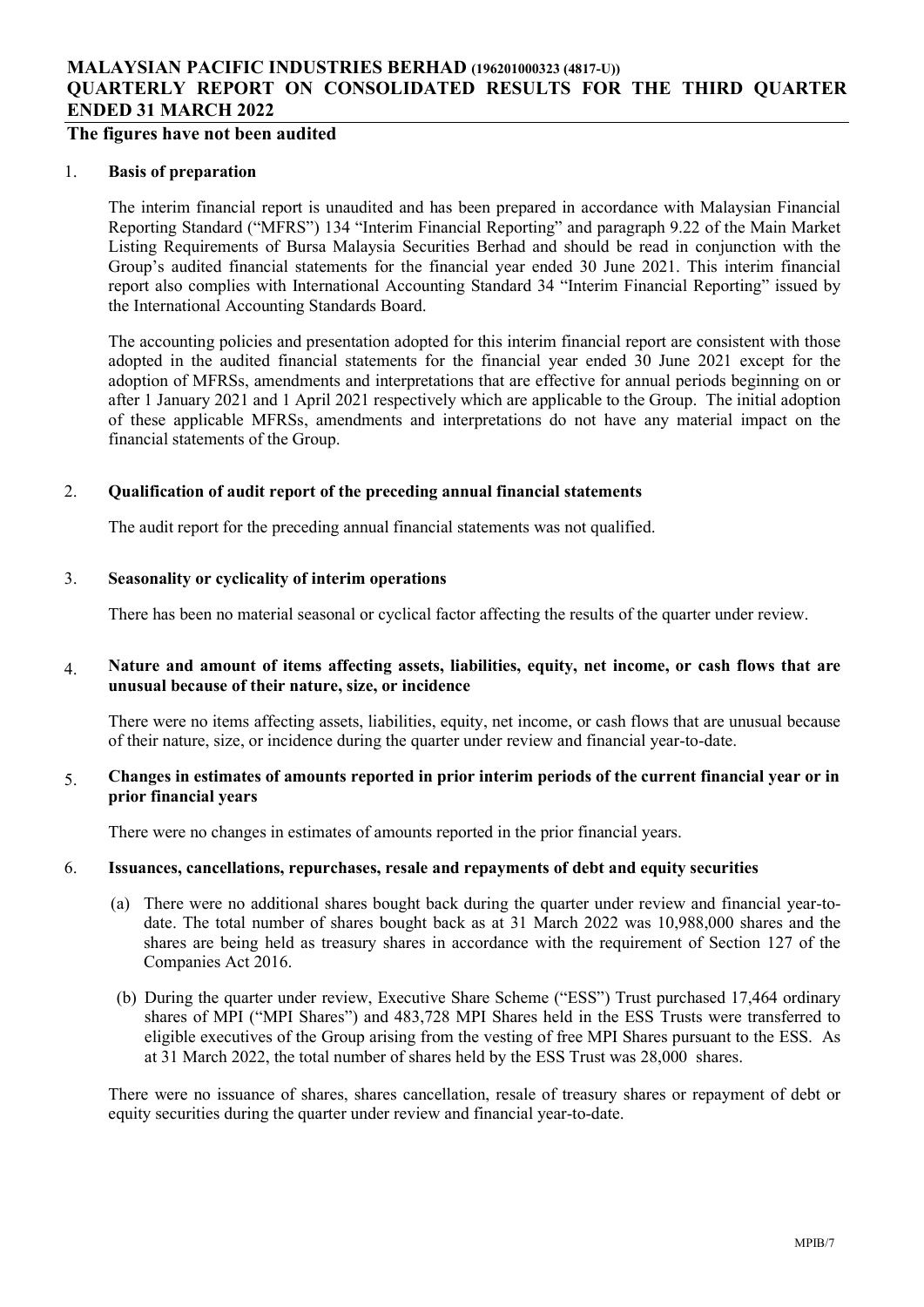# The figures have not been audited

### 7. Dividend paid

During the financial year-to-date, the Company paid an interim single tier dividend of 10.0 sen per share amounted to RM19.9 million on 23 December 2021.

## 8. Operating Segments

The Group's segmental report for the financial year-to-date is as follows:

|                                                   | Asia<br><b>RM'000</b> | <b>United States</b><br>of America<br>("USA")<br><b>RM'000</b> | <b>Europe</b><br><b>RM'000</b> | <b>Total</b><br><b>RM'000</b> |
|---------------------------------------------------|-----------------------|----------------------------------------------------------------|--------------------------------|-------------------------------|
| <b>Segment profit</b>                             | 229,728               | 44,860                                                         | 67,746                         | 342,334                       |
| Included in the measure of<br>segment profit are: |                       |                                                                |                                |                               |
| Revenue from external customers                   | 1,150,089             | 269,362                                                        | 382,673                        | 1,802,124                     |
| Depreciation and amortisation                     | 151,160               | 25,924                                                         | 34,384                         | 211,468                       |
| <b>Reconciliation of segment profit</b>           |                       |                                                                |                                |                               |
| <b>Profit</b>                                     |                       |                                                                |                                | <b>RM'000</b>                 |
| Reportable segments                               |                       |                                                                |                                | 342,334                       |
| Non-reportable segments                           |                       |                                                                |                                | (480)                         |
| Interest income                                   |                       |                                                                |                                | 1,363                         |
| Finance costs                                     |                       |                                                                |                                | (5,258)                       |
| Consolidated profit before taxation               |                       |                                                                |                                | 337,959                       |
|                                                   |                       |                                                                |                                | Depreciation                  |
|                                                   |                       |                                                                | <b>External</b>                | and                           |
|                                                   |                       |                                                                | revenue                        | amortisation                  |
|                                                   |                       |                                                                | <b>RM'000</b>                  | <b>RM'000</b>                 |
| Reportable segments                               |                       |                                                                | 1,802,124                      | 211,468                       |
| Non-reportable segments                           |                       |                                                                | 1,964                          | 15                            |
| <b>Total</b>                                      |                       |                                                                | 1,804,088                      | 211,483                       |

## 9. Material events not reflected in the financial statements

There are no material subsequent events to be disclosed as at the date of this report.

### 10. Changes in the composition of the Group

There were no changes in the composition of the Group during the quarter under review, including business combinations, acquisition or disposal of subsidiaries and long-term investments, restructurings and discontinuing operations other than as mentioned below:.

 During the quarter under review, Carsem Holdings (HK) Limited, a wholly-owned subsidiary of the Company, had on 9 February 2022, incorporated a wholly-owned subsidiary in the People's Republic of China ("PRC") known as Carsem Advanced Technology (Suzhou) Co., Ltd., to undertake a proposed investment in a new plant to be situated at the Suzhou Industrial Park Suxiang Cooperation Zone, the PRC.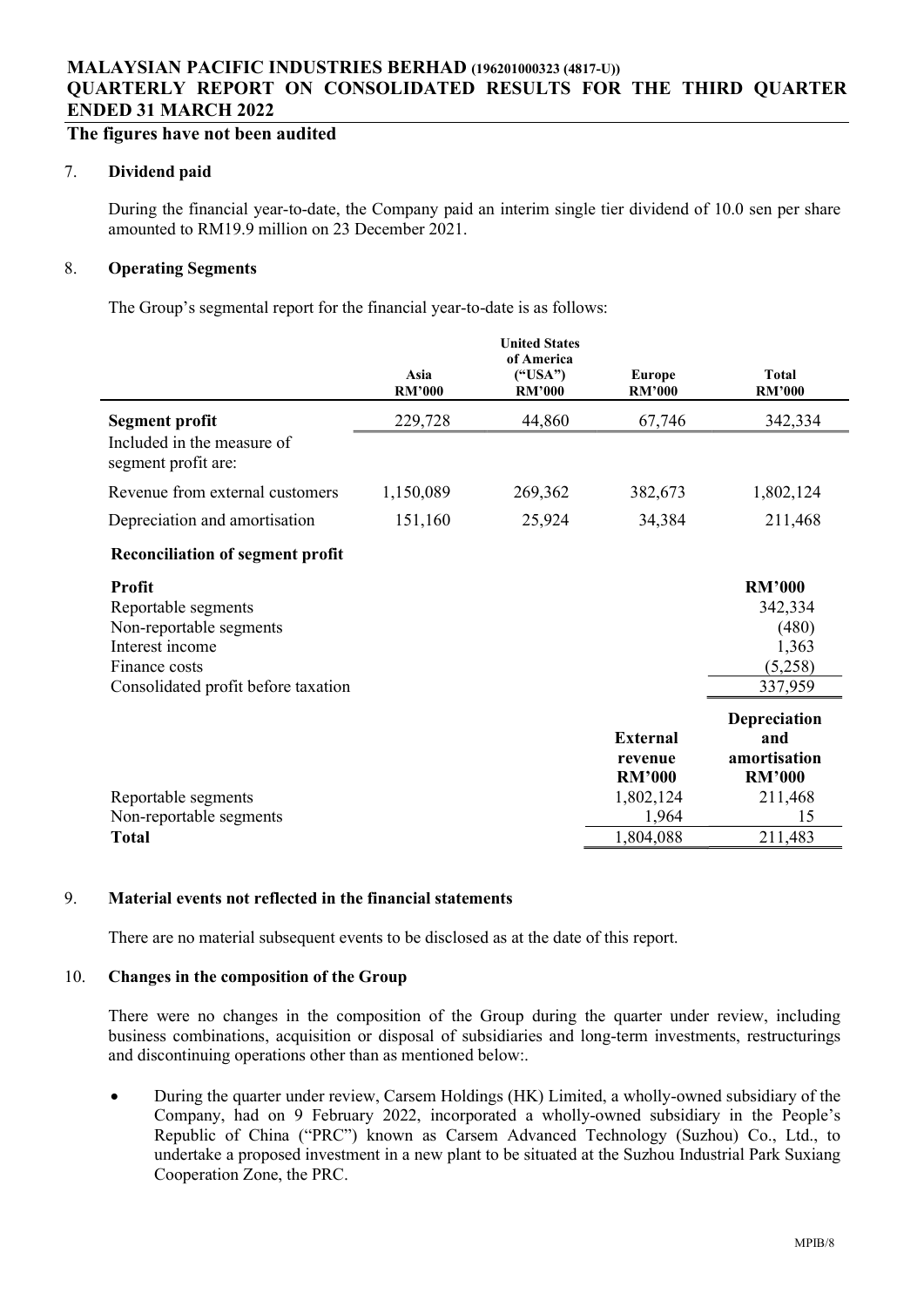## The figures have not been audited

#### 11. Review of performance

For the quarter under review, the Group recorded revenue of RM611.6 million with the Asia, USA and Europe segments growing by 18%, 23% and 8% respectively against the corresponding quarter of the last financial year of RM526.6 million. Profit before taxation ("PBT") achieved was RM109.9 million against RM97.4 million for the corresponding quarter of the last financial year.

The Group's revenue for the financial year-to-date was RM1,804.1 million, 24% higher as compared with revenue of RM1,451.1 million for the corresponding period of FY21. Revenue for the Asia, USA and Europe segments were higher by 24%, 28% and 22% respectively against the preceding year's corresponding period. PBT for the financial year-to-date closed at RM338.0 million against RM261.6 million for the corresponding period of FY21.

The higher PBT for the quarter and year-to-date under review was mainly due to higher revenue across all segments.

## 12. Material changes in profit before taxation against the immediate preceding quarter

Revenue for the quarter under review was RM611.6 million against the preceding quarter of RM608.0 million. Revenue for the USA and Europe segments were higher by 1% and 2% respectively while Asia was flat against the preceding quarter.

For the quarter under review, the Group recorded PBT of RM109.9 million as compared with RM115.4 million for the preceding quarter. Revenue grew marginally, however, PBT for the quarter under review was slightly lower due to higher operating cost.

#### 13. Prospects

The semiconductor industry continues to experience challenging macroeconomic and geopolitical environment. This has caused supply chain disruptions, rising inflation and manpower limitations. The Group will continue to focus on its business strategy and operational efficiencies to ensure sustainability and strengthen its fundamentals. Barring any unforeseen circumstances, the Board expects the Group's performance for the financial year ending 30 June 2022 to remain satisfactory.

## 14. Profit forecast / profit guaranteed

This note is not applicable.

### 15. Profit before taxation

|                                                                  | <b>Current Year</b><br>Quarter | <b>Current Year-</b><br>to-date |
|------------------------------------------------------------------|--------------------------------|---------------------------------|
| Profit before taxation is arrived at after charging/(crediting): | 31/03/2022<br><b>RM'000</b>    | 31/03/2022<br><b>RM'000</b>     |
| Gross dividend income from short term investments                | (509)                          | (5,823)                         |
| Depreciation and amortisation                                    | 78,054                         | 211,483                         |
| Impairment and write off of trade receivables                    | 60                             | 177                             |
| Gain on foreign exchange                                         | (4,660)                        | (8,037)                         |
| Fair value loss/(gain) on derivatives                            | 89                             | (753)                           |
| Share-based payments                                             | 7,441                          | 29,430                          |
| Provision for slow moving inventories                            | 1,681                          | 4,779                           |
| Impairment of property, plant and equipment                      |                                |                                 |
| Gain on disposal of quoted /unquoted investments or properties   |                                |                                 |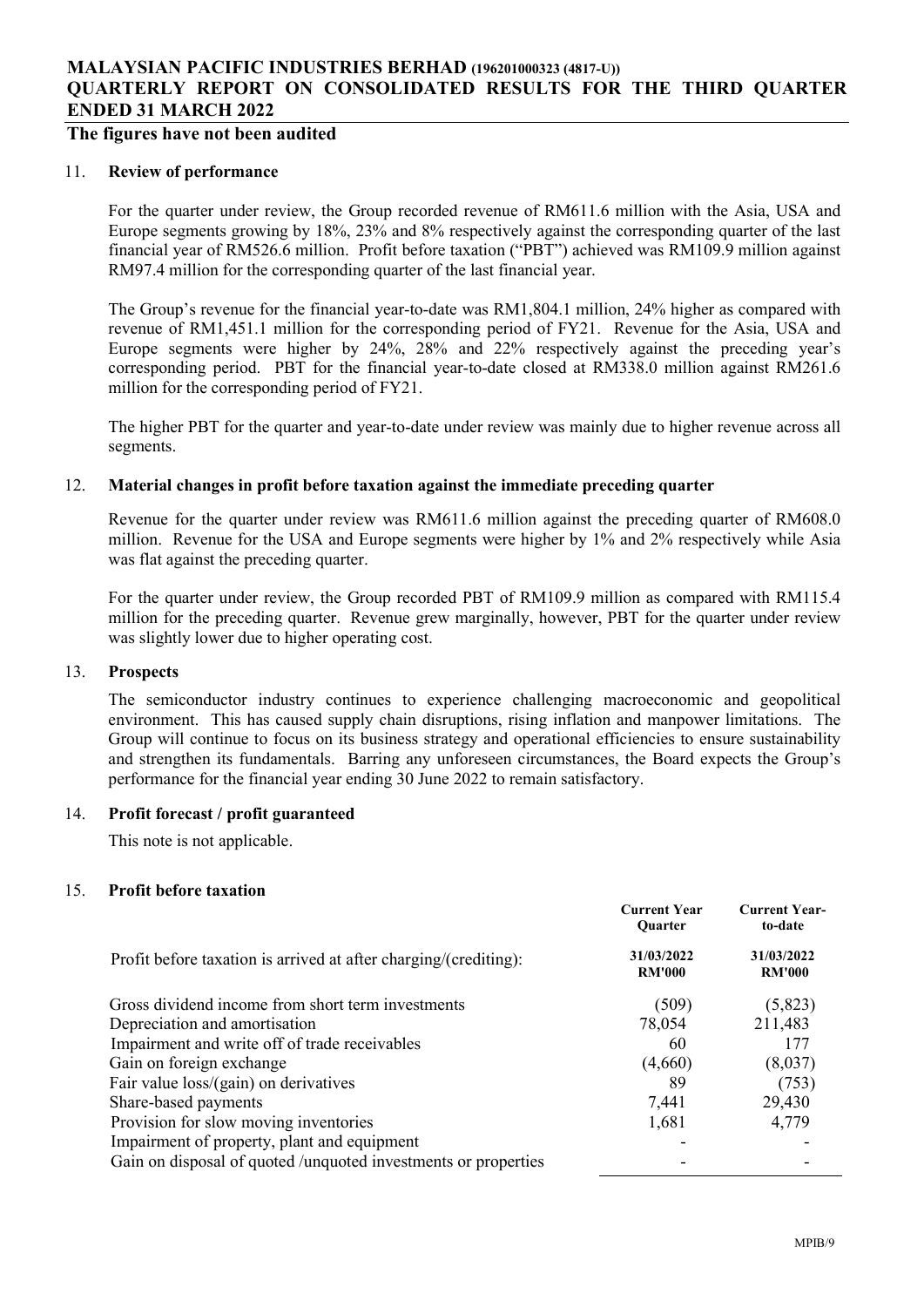# The figures have not been audited

#### 16. Taxation

|                   |                                | <b>Individual Quarter</b>                                | <b>Cumulative Quarter</b>             |                                                  |  |
|-------------------|--------------------------------|----------------------------------------------------------|---------------------------------------|--------------------------------------------------|--|
|                   | <b>Current Year</b><br>Quarter | <b>Preceding Year</b><br>Corresponding<br><b>Ouarter</b> | <b>Current Year</b><br><b>To-date</b> | <b>Preceding Year</b><br>Corresponding<br>Period |  |
|                   | 31/03/2022<br><b>RM'000</b>    | 31/03/2021<br><b>RM'000</b>                              | 31/03/2022<br><b>RM'000</b>           | 31/03/2021<br><b>RM'000</b>                      |  |
| Current taxation  |                                |                                                          |                                       |                                                  |  |
| Malaysian         |                                |                                                          |                                       |                                                  |  |
| - current year    | 4,250                          | 4,054                                                    | 16,755                                | 8,786                                            |  |
| - prior years     | 99                             | (5,205)                                                  | 99                                    | (5,205)                                          |  |
|                   | 4,349                          | (1,151)                                                  | 16,854                                | 3,581                                            |  |
| Overseas          |                                |                                                          |                                       |                                                  |  |
| - current year    | 8,747                          | 8,881                                                    | 27,325                                | 21,389                                           |  |
| - prior years     |                                | 45                                                       | $\overline{2}$                        | 68                                               |  |
|                   | 8,747                          | 8,926                                                    | 27,327                                | 21,457                                           |  |
| Deferred taxation |                                |                                                          |                                       |                                                  |  |
| - current year    | 895                            | 500                                                      | 1,895                                 | 500                                              |  |
|                   | 895                            | 500                                                      | 1,895                                 | 500                                              |  |
|                   | 13,991                         | 8,275                                                    | 46,076                                | 25,538                                           |  |

The Group's effective tax rate for the quarter under review is lower than statutory tax rate mainly due to tax incentive granted to subsidiaries of the Company.

### 17. Corporate proposals

There are no corporate proposals announced but not completed as at the date of this report.

## 18. Group's borrowings and debt securities

Particulars of the Group's borrowings and debt securities as at 31 March 2022 are as follows:

| Unsecured long term borrowings                  | <b>RM'000</b><br>196,248 |
|-------------------------------------------------|--------------------------|
|                                                 | <b>RM'000</b>            |
| The above include borrowings denominated in RMB | 196,248                  |

### 19. Changes in material litigation

There are no material litigations as at the date of this report.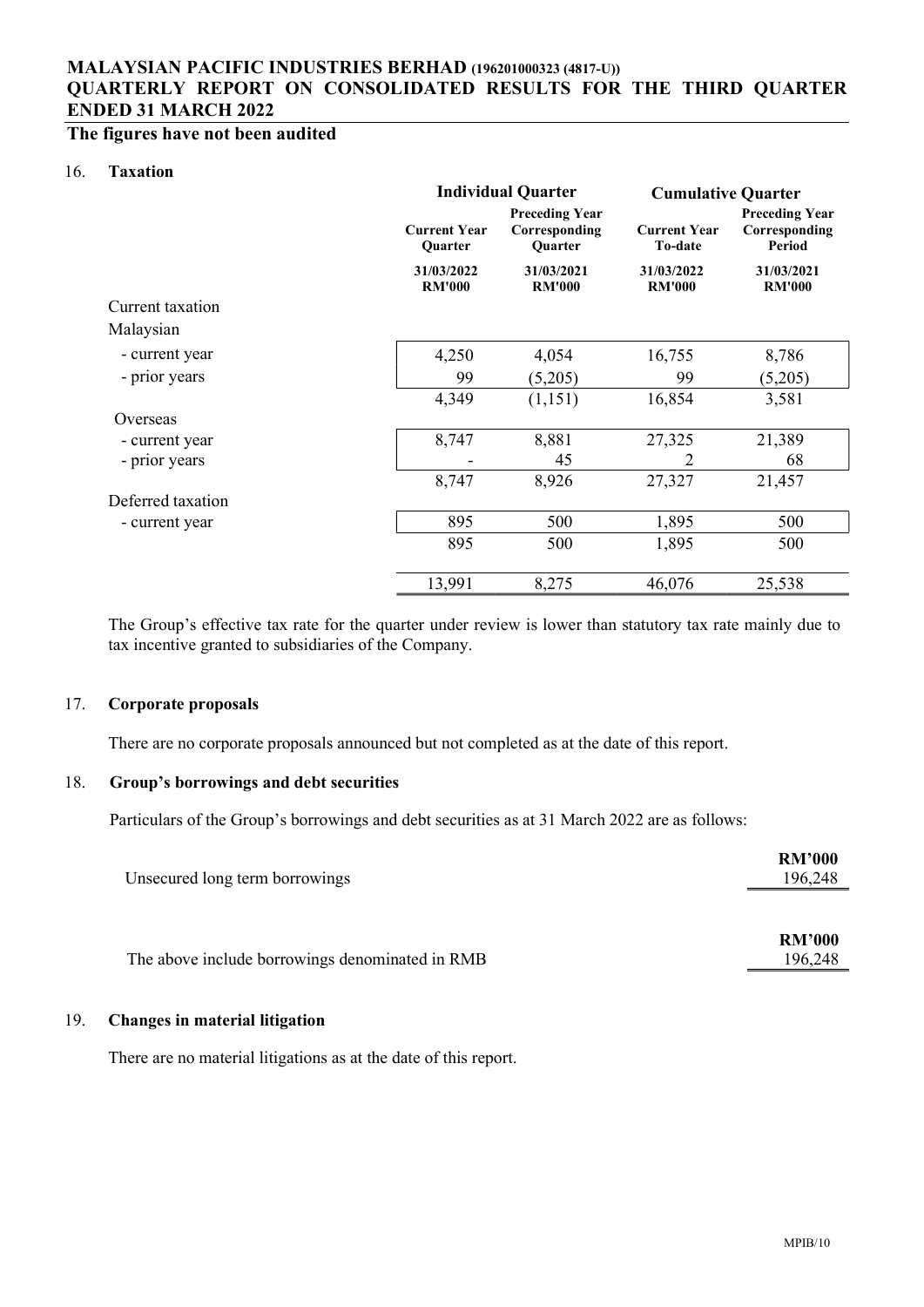# The figures have not been audited

#### 20. Dividend

(a) The Board has declared a second interim single tier dividend of 25.0 sen per share for the quarter ended 31 March 2022 of the financial year ending 30 June 2022 (3<sup>rd</sup> quarter FY21: a second interim single tier dividend of 20.0 sen per share) to be paid on 24 June 2022 to holders of ordinary shares whose names appear in the Record of Depositors at the close of business on 13 June 2022.

This is to inform that a Depositor shall qualify for the entitlement only in respect of:-

- (i) shares transferred into the Depositor's securities account before 4.30 p.m. on 13 June 2022 in respect of ordinary transfers; and
- (ii) shares bought on Bursa Malaysia Securities Berhad on a cum entitlement basis according to the Bursa Malaysia Securities Berhad's Main Market Listing Requirements.
- (b) For the financial year-to-date, a total single tier dividend of 35.0 sen per share (FY21: single tier dividend of 30.0 sen per share) has been declared.

#### 21. Earnings per ordinary share

#### (a) Basic earnings per ordinary share

The basic earnings per ordinary share for the quarter under review is calculated by dividing the Group's profit attributable to owners of the Company of RM81,361,000 (3rd quarter FY21: RM RM74,373,000) by the weighted average number of ordinary shares during the quarter of 198,558,372 (3rd quarter FY21: 198,080,553).

The basic earnings per ordinary share for financial year-to-date is calculated by dividing the Group's profit attributable to owners of the Company of RM248,365,000 (FY21: RM196,718,000) and the weighted average number of ordinary shares during the period of 198,453,467 (FY21 : 197,717,637).

|                                                       |                                       | <b>Individual Quarter</b>                                | <b>Cumulative Quarter</b>       |                                              |
|-------------------------------------------------------|---------------------------------------|----------------------------------------------------------|---------------------------------|----------------------------------------------|
|                                                       | <b>Current Year</b><br><b>Ouarter</b> | <b>Preceding Year</b><br>Corresponding<br><b>Ouarter</b> | <b>Current Year-</b><br>to-date | Preceding<br>Year<br>Corresponding<br>Period |
|                                                       | 31/03/2022<br>000'                    | 31/03/2021<br>'000'                                      | 31/03/2022<br>'000'             | 31/03/2021<br>'000'                          |
| Issued ordinary shares at                             |                                       |                                                          |                                 |                                              |
| beginning of period                                   | 209,884                               | 209,884                                                  | 209,884                         | 209,884                                      |
| Treasury shares held at                               |                                       |                                                          |                                 |                                              |
| beginning of period                                   | (10,988)                              | (10,988)                                                 | (10,988)                        | (10,988)                                     |
| Trust Shares held at                                  |                                       |                                                          |                                 |                                              |
| beginning of period                                   | (494)                                 | (1,000)                                                  | (494)                           | (8, 284)                                     |
|                                                       | 198,402                               | 197,896                                                  | 198,402                         | 190,612                                      |
| Effect of Trust Shares vested                         |                                       |                                                          |                                 |                                              |
| and disposed                                          | 156                                   | 185                                                      | 51                              | 7,106                                        |
| Weighted average number of<br>ordinary shares (basic) | 198,558                               | 198,081                                                  | 198,453                         | 197,718                                      |

#### Weighted average number of ordinary shares